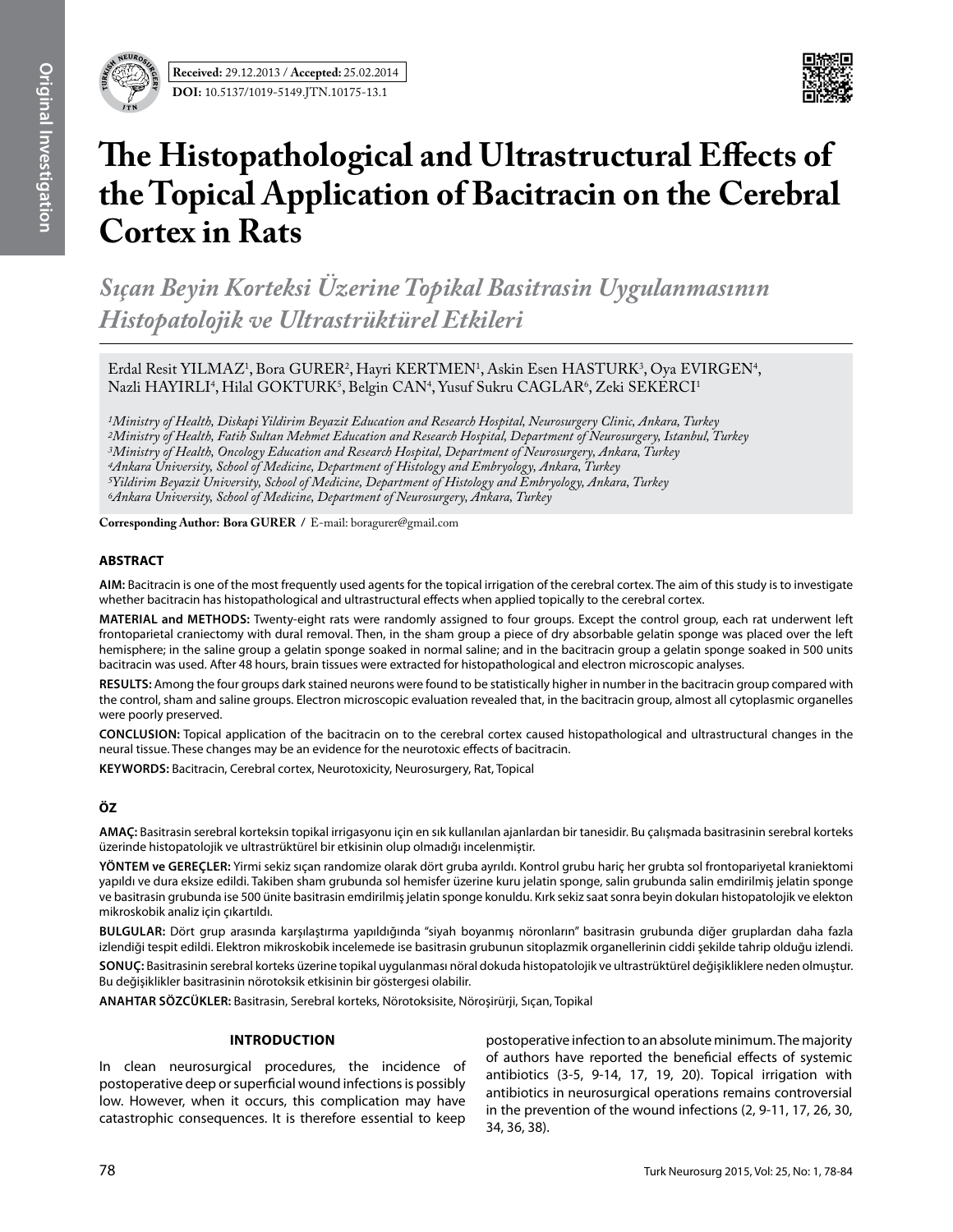Bacitracin is a peptide antibiotic produced by *Bacillus subtilis* and exhibits activity against Gram-positive organisms (22). Bacitracin is one of the most popular topical antibiotics used in the irrigation solution for neurosurgical cases (25, 31, 33, 37). Although the systemic toxic effects have been investigated extensively (31), no such published data regarding the neurotoxic effects of bacitracin when used topically were found.

The aim of this study was to investigate whether bacitracin has histopathological and ultrastructural effects when applied topically to the cerebral cortex.

## **Material and Methods**

## *Experimental Groups*

Animal care and all experiments were in concordance with the European Communities Council Directive of November 24, 1986 (86/609/EEC) on the protection of animals for experimental use. All experimental procedures used in this investigation were reviewed and approved by ethical committee of Ministry of Health Refik Saydam Hifzissiha Institution. Twenty-eight adult male Wistar Albino rats weighing 250-350g were used. The rats were randomly assigned to four groups as follows:

Group 1: Control (n=7); no surgical intervention performed. Normal brain tissues were obtained.

Group 2: Sham (n=8); rats underwent craniectomy as described below. Dry gelatin sponge (Spongostan, Johnson & Johnson, USA) was placed on to the brain. Brain samples were removed 48-h after the procedure.

Group 3: Saline (n=7); rats underwent craniectomy as described below. Gelatin sponge soaked in 1 cc 0.9% normal saline solution was placed on to the brain. Brain samples were removed 48-h after the procedure.

Group 4: Bacitracin (n=6); rats underwent craniectomy as described below. Gelatin sponge soaked in 1 cc of 500 units bacitracin (Bacitracin, Pharmacia & Upjohn, USA) was placed on to the brain. Brain samples were removed 48 h after the procedure.

## *Anesthesia and Craniectomy Procedure*

All rats were kept under environmentally controlled conditions at 22-25°C with appropriate humidity and a 12-h light cycle, and granted free access to food and water. The animals were anesthetized by an intraperitoneal injection of 10 mg/kg xylazine (Rompun®, Bayer, Turkey) and 50 mg/kg ketamine (Ketalar®, Parke Davis, Turkey) and allowed to breathe spontaneously. A rectal probe was inserted and the animals were positioned on a heating pad in order to maintain the body temperature at 37°C. The rats were placed in a prone position on the table. Midline skin incision was made on the head, and the coronal and the lambdoid sutures were observed. Each rat (except for Group 1) underwent left frontoparietal craniectomy with dural removal. Then, in the sham group, a piece of dry absorbable gelatin sponge of 0.5 x 0.5 cm. was placed over the left hemisphere; in the saline group, exactly the same size of absorbable gelatin sponge soaked in 0.9% normal saline solution; and in the bacitracin group, an absorbable gelatin sponge of the same size soaked in 500 units bacitracin was used. After the procedure the skin was sutured before termination of anesthesia.

All animals were anesthetized with the above-mentioned agents 48h after the procedure, and their brains were extracted immediately without any damage. Samples of neural tissues were obtained by excising left frontoparietal lobes from the boundary of the interhemispheric fissure and were subjected to light and electron microscopic analyses.

## *Tissue Processing for Light Microscopy*

Brain tissue samples were fixed in 10% buffered formalin, dehydrated through a graded series of ethanol and processed for light microscopy according to routine methods. The paraffin blocks were then cut into sections of 5-µm thickness, stained with hematoxylin-eosin (H&E), and examined by light microscopy (Olympus, model: CX21FS1).

Sections from each rat were selected for quantification of the number of the dark stained neurons (DSN) in the cerebral cortex. At the middle of the cerebral cortex, two fields were chosen randomly using the X40 objective on each section. An ocular micrometer with a 100  $\mu$ m x 100  $\mu$ m counting grid area was used. Cortical neurons were counted by two observers who were blinded to the study groups. The neurons with euchromatic large nuclei were considered as normal while the neurons having a shrunken, hyperchromatic, basophilic perikaryon, which were darkly stained, were accepted as degenerating or dying neurons. DSN were previously shown to be indicators of neuronal death and degeneration (24). Non-neuronal cells such as glial cells (distinguished from neurons according to cell size, nuclear shape, cytoplasm location, and characteristic staining patterns of chromatin), pericytes and endothelial vascular cells were excluded.

The number and percent of normal neurons and DSN were defined as the average of two microscopic fields in each rat, and then the data were expressed as the mean and standard derivation (SD) of the counts. For the quantification of perivascular cell infiltration and gliosis, the cerebral cortex was evaluated for each rat of every group under a light microscope and represented as the number and the percent of animals of each group.

# *Tissue Processing for Electron Microscopy*

For electron microscopy, brain specimens were fixed by immersion in 2.5% glutaraldehyde in 0.1M phosphate buffer ( $pH$  7.4) for 4-6h at 4 $\degree$ C, post-fixed in 1% osmium tetroxide for 2h, dehydrated in an ascending alcohol series, and embedded in araldite. Semithin sections stained with toluidine blue were examined under light microscopy. Ultrathin sections stained with uranyl acetate and lead citrate were observed under the LEO 900 E transmission electron microscope (Carl-Zeiss, Germany).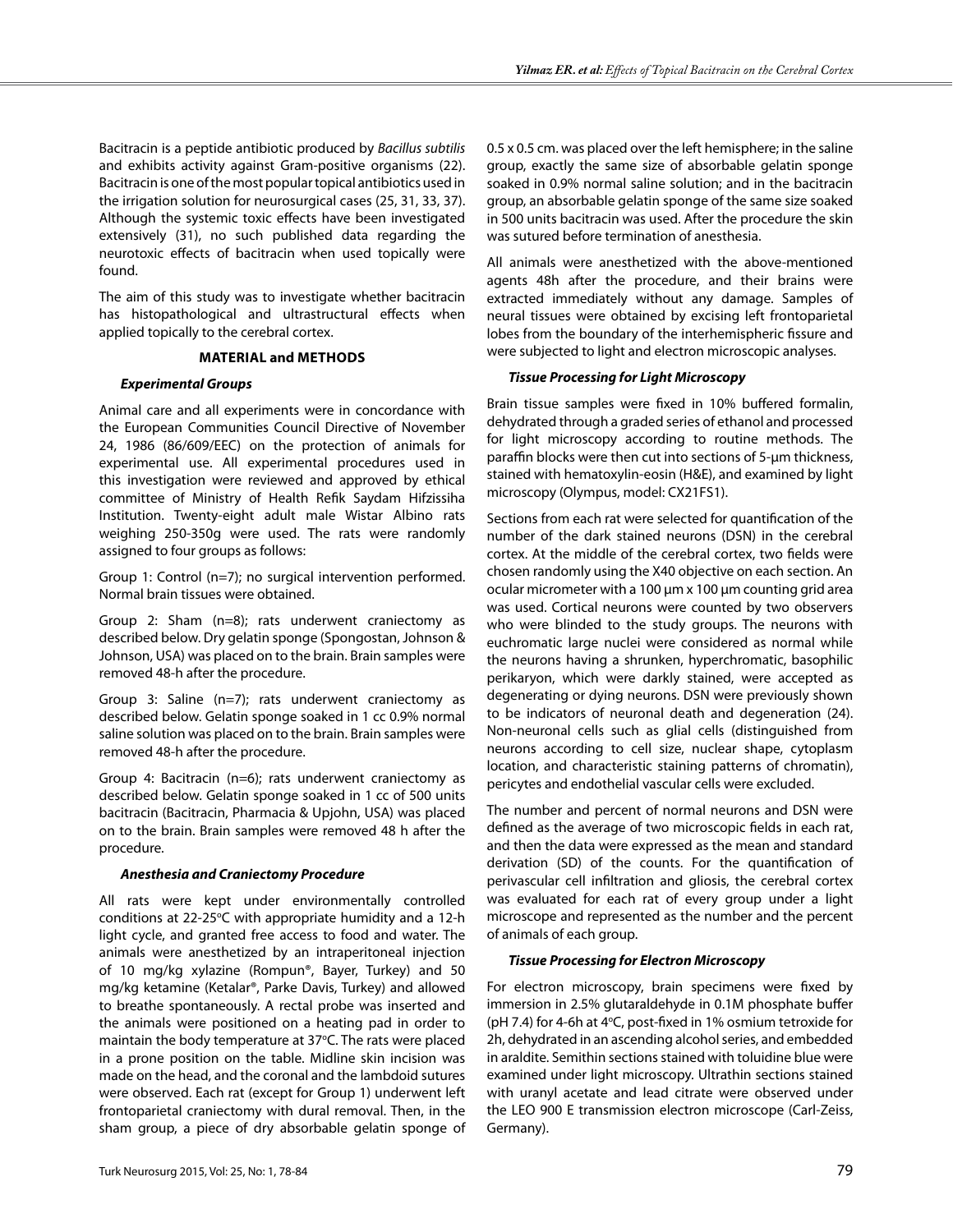#### *Statistical Analysis*

Data analyses were performed using SPSS for Windows, version 11.5 (SPSS Inc., Chicago, IL, USA). Statistical analyses were performed using Fischer's exact test for cell infiltration around blood vessels. The Kruskal-Wallis test and Chi-square test were applied to evaluate the number and percent of normal neurons and DSN in the cerebral cortex. A "p" value less than 0.05 was considered statistically significant.

#### **Results**

## *Light Microscopy*

Light microscopic examination of the cerebral cortices from the control group showed a normal cellular composition with neurons and neuroglial cells. The brain parenchyma neuropil was homogeneous in appearance (Figure 1A).

The sham and the saline groups also showed normal structure of the neuronal and non-neuronal cells and neuropil containing cell processes, myelinated fibers and blood vessels (Figure 1b, c).

The bacitracin group demonstrated perivascular edema around blood vessels in the cerebral cortex. Mast cells were identified with metachromatic (deep violet) staining pattern and were closely associated with blood vessels. Some of the neuronal cells showed dark stained shrunken cytoplasm with dense nuclei (Figure 1D).

There was no statistically significant difference between study groups in terms of cell infiltration and gliosis around blood vessels (Figure 2A-D). Among the four groups, the DSN number was statistically higher in the bacitracin group when compared with the control, sham and saline groups (p<0.05) (Table I).



**Figure 1:** Toluidine blue staining of the specimens. (x100 obj) **a)** Control, **B)** sham and **C)** saline groups showed normal structure of the neuronal and non-neuronal cells and neuropil containing cell processes, myelinated fibers and blood vessels. **D)** The bacitracin group demonstrated perivascular edema around blood vessels in the cerebral cortex. Mast cells closely associated with blood vessels were identified. Dark strained neurons were also shown. **N:** nucleus; **arrowhead:** cytoplasm of a neuron; **gli:** glial cells; **double arrowhead:**  cytoplasmic projections of neurons; **cap:** blood capillaries in cerebral cortex; **arrow:** myelinated fiber; **DSN:** dark stained neurons; **star:**  blood vessel showing perivascular edema; **MC:** mast cell containing metachromatic granules beside the vessel; **en:** endothelial cell.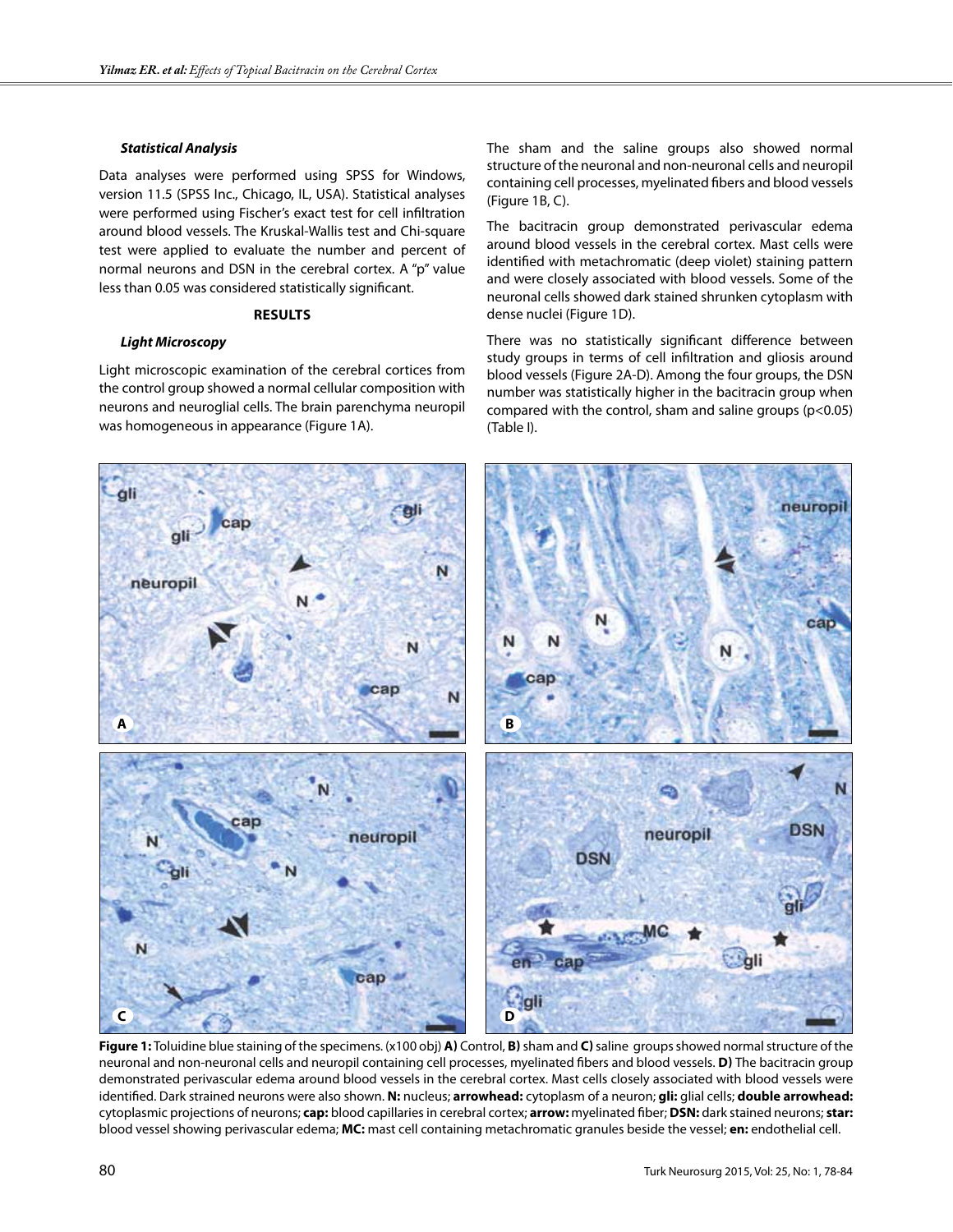

**Figure 2:** Hematoxylin-Eosin staining of the specimens. Light microscopic examination of the cerebral cortex from the control group **a)** showed a normal cellular composition with normal appearing neurons. **B)** The sham and **C)** the saline groups showed mild perivascular cell infiltration and gliosis. **D)** The bacitracin group also showed perivascular cell infiltration, gliosis and dark stained neurons. Inlets show areas at higher magnification. (Low magnification: x20 obj and high magnification: x100 obj). **CC:** cerebral cortex; **p:** piamater; **cap:** capillary; **arrow:** normal appearing glial cells; **arrowhead:** normal appearing neurons; **double arrows:** perivascular cell infiltration and gliosis areas; **star:** dark stained neuron.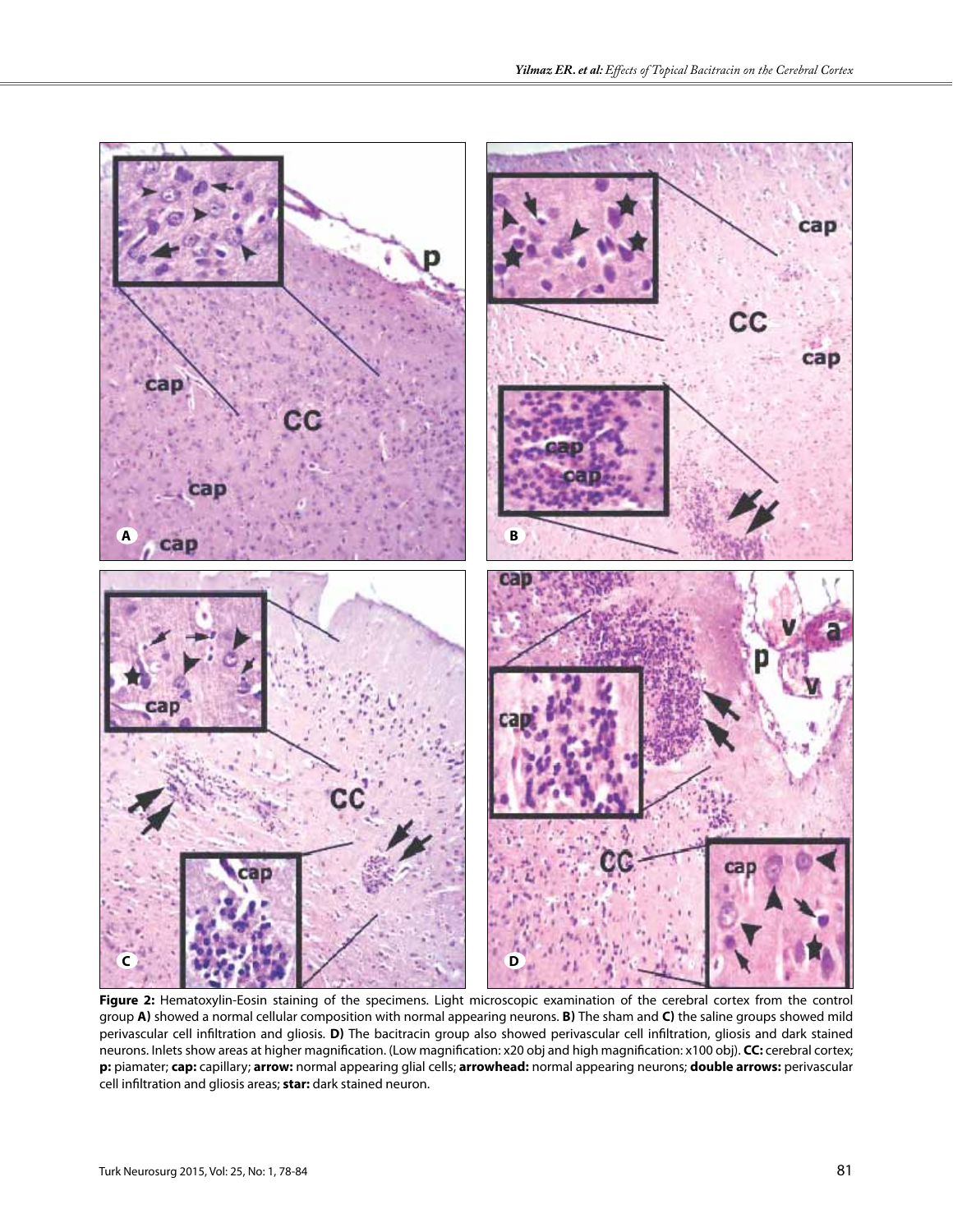## **Table I:** Total Neuron Number, Dark Stained Neuron Number and Percentage in Each Group

| <b>Groups</b>     | <b>Total neuron</b><br>number<br>(Mean $\pm$ SD $(\%)$ ) | <b>DSN</b> number<br>and percentage<br>(Mean $\pm$ SD $(\%)$ ) |
|-------------------|----------------------------------------------------------|----------------------------------------------------------------|
| Control           | $59.66 \pm 18.08$                                        | 13.83±8.88 (19%)                                               |
| Sham              | $58.16 \pm 22.74$                                        | 18±3.57 (24%)                                                  |
| Saline            | $62.16 \pm 23.53$                                        | 18±3.52 (23%)                                                  |
| <b>Bacitracin</b> | $57 \pm 16.80$                                           | 31±8.85 (36%)*                                                 |

*DSN: Dark stained neurons. There were statistically significant differences found when bacitracin group was compared to control, sham and saline groups (\* p<0.05 for all comparisons).*

## *Electron Microscopy*

Electron microscopic observations revealed that the control group showed neurons with intact cellular organelles (Figure 3a). In the sham and the saline groups, perinuclear cytoplasmic organelles were intact in general, but there was mild dilatation of the rough endoplasmic reticulum. Some mitochondria demonstrated disorganization and vacuolization in the neuropil (Figure 3b, c). In the bacitracin group, almost all the cytoplasmic organelles were poorly preserved. Dilatation of the rough endoplasmic reticulum and intracristal swelling of mitochondria were evident. There were few ribosomes scattered in vacuolated cytoplasm.



**Figure 3:** Electron micrographs of the groups. **a)** Control group showing neurons with intact cellular organelles. Cytoplasm includes rough endoplasmic reticulum and plentiful free ribosomes close to the rough endoplasmic reticulum. **Rer:** rough endoplasmic reticulum; **m:** mitochondria; **N:** nucleus of a neuron; **arrowhead:** cytoplasmic extensions; **arrow:** myelinated fibers. **b)** Sham group showing free ribosomes in electron lucent perinuclear cytoplasm (arrows). **Rer:** rough endoplasmic reticulum; **N:** nucleus of a neuron; **Ax:** axon hillock. **c)** Saline group showing mild dilatation (arrow) of the rough endoplasmic reticulum (Rer), and some vacuoles in neuropil (star). **Rer:** rough endoplasmic reticulum; **m:** mitochondria; **N:** nucleus of a neuron. **d)** Bacitracin group showing disorganized mitochondria (m) and few ribosomes, vacuoles indicating dilatation of rough endoplasmic reticulum (thin arrows) and perivascular edema (stars) around parenchymal blood vessel filled with erythrocytes **(e)**. **N:** nucleus of a neuron; **thick arrows:** myelinated fibers. Bar. 2500 nm.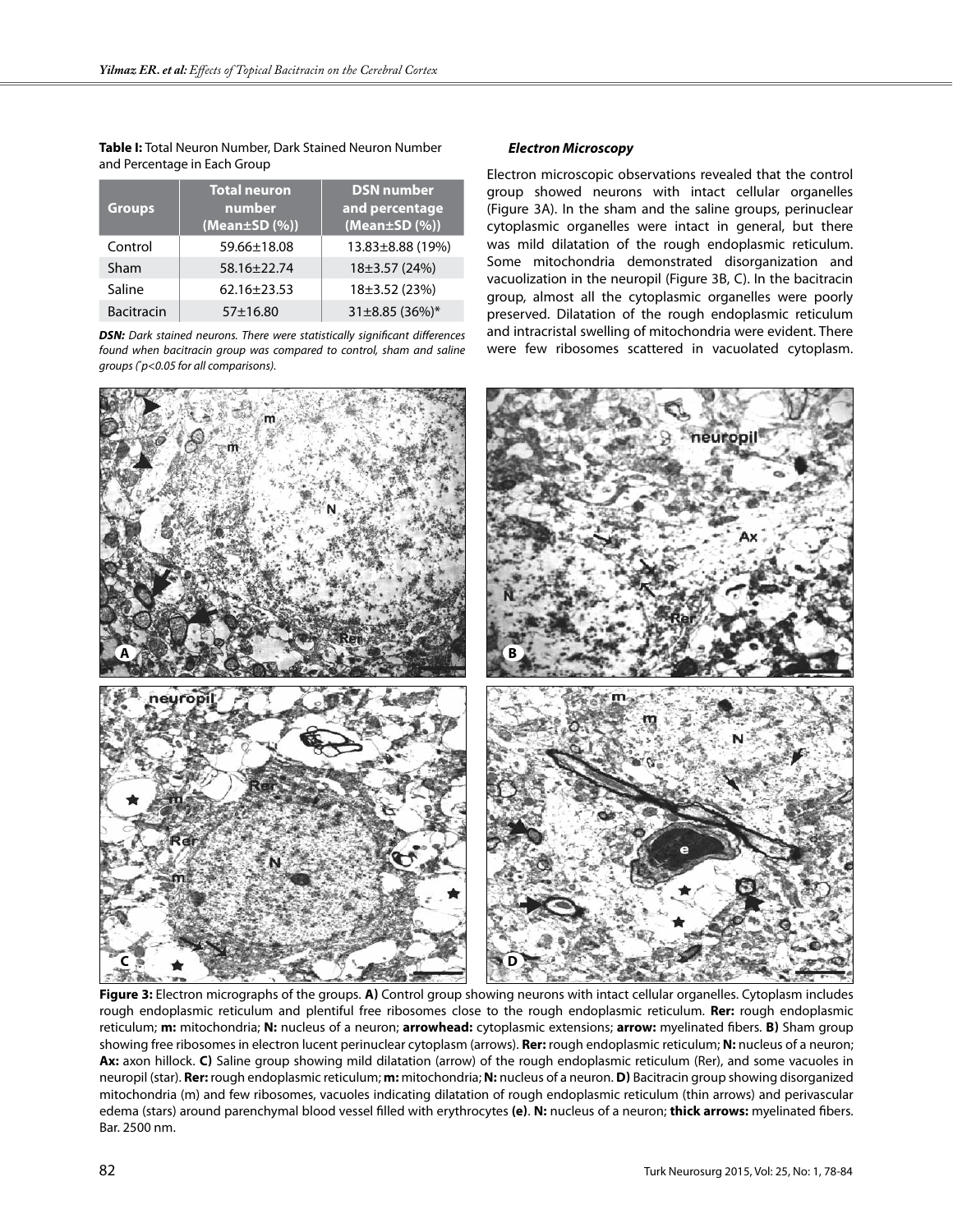Perivascular edema around blood vessels, and dilated cell processes were seen (Figure 3D).

#### **Discussion**

Postoperative wound infection is an important, preventable cause of mortality and morbidity in neurosurgical practice. In general, postoperative infection rates in clean neurosurgical wounds range from 0.8 to 6% with 3-4% being the expected average rate (29). Prophylactic use of antibiotics in clean neurosurgical operations remains controversial (16, 23). Most of the studies published on this subject indicate the use of prophylactic antibiotics in neurosurgical operations (5, 12-14, 17, 23, 28, 29, 32, 38). Barker (2) and Haines and Walters (18) reported that their meta-analysis of published randomized studies comparing prophylactic antibiotics to a placebo showed that antibiotics were advantageous in craniotomies.

Topical irrigation of neurosurgical incisions with antibiotics has had proponents and opponents (34, 35). In daily neurosurgical practice, more than a few neurosurgeons use topical antibiotics in their irrigation solutions.

Bacitracin is a polypeptide antibiotic, produced by a strain of *Bacillus subtilis*. This strain was isolated from a compound fracture in a young girl named Tracy in 1943, adopting the name "bacitracin". Since its discovery, bacitracin has been widely used to treat various infections. In a concentration of less than 5 units per milliliter, bacitracin inhibits the growth of a variety of gram-positive cocci and bacilli, *Neisseria, H. influenza*, and *Fusobacterium*. Higher concentrations are bactericidal (25).

In neurosurgical practice, bacitracin concentrations varying from 500 to 5000 units/ml have been used in the irrigation fluid (15, 21, 27, 37). Furthermore, it was reported that bacitracin was not epileptogenic even at the highest concentrations when applied topically (31) and this has increased the popularity of its use in irrigation fluids. However, we showed that topical application of bacitracin to the cerebral cortex has neurotoxic effects in this study.

There is no previous study on the toxic effects of topical application of the bacitracin to the cerebral cortex. In this study, light microscopic evaluation of the tissues revealed statistically significant higher number of DSN in the bacitracin group when compared to the control, sham and saline groups. Dark stained neurons are considered by many neuropathologists to be morphological changes indicating a variety of biochemical, ischemic, or toxic insults (1, 6-8, 24). According to the criteria of Cammermeyer (7), these DSN appear to be in vivo phenomena and differ from the solitary dark neurons ascribed to post-mortem artifact. In our study, the control, sham and saline groups had fewer DSN than the bacitracin group, indicating that DSN may be an indicator for the neurotoxicity of topical bacitracin. The presence of perivascular edema and mast cells close to the blood vessels in the bacitracin group may also indicate a disruption of bloodbrain barrier integrity. A major controversial point related to DSN is whether these cells can regain their normal functions.

However, DSN represents a reactive neuronal change in cells, and they can survive for a considerable period of time (1).

Electron microscopic evaluation of the bacitracin group revealed that cytoplasmic organelles were poorly preserved. The rough endoplasmic reticulum was dilated, and intracristal swelling of mitochondria and a vacuolated cytoplasm were observed. Perivascular edema and dilated cell processes were seen in the neuropil. These results show that topical usage of bacitracin caused ultrastructural changes in the neurons.

This study has some limitations. The number of rats in each group could be increased. More diluted and concentrated dosages may be investigated. Later biochemical assessment may provide better results in further studies. Another limitation of this study is the lack of functional outcome measures.

#### **Conclusion**

In conclusion, topical application of the bacitracin on to the cerebral cortex may induce local inflammation via mast cells that causes histopathological and ultrastructural changes in the neural tissue. These histopathological and ultrastructural changes may be the evidence regarding the neurotoxic effects of bacitracin used in irrigation solutions. More studies are needed to assess the safety of bacitracin before its use in irrigation solutions.

#### **References**

- 1. Aguis L, Hadjiconstantinou M, Qu ZX, Neff NH, Pearl DK, Yates AJ: GM1 ganglioside and darkly staining neurons in brains of rats subjected to neonatal hypoxia-ischemia. Int J Dev Neurosci 12: 623-630, 1994
- 2. Barker FG: Efficacy of prophylactic antibiotics for craniotomy: A meta-analysis. Neurosurgery 35: 484-492, 1994
- 3. Blomstedt GC, Kytta J: Results of a randomized trial of vancomycin prophylaxis in craniotomy. J Neurosurg 69: 216-220, 1988
- 4. Brown EM: Antimicrobial prophylaxis in neurosurgery. Br J Neurosurg 1: 159-161, 1987
- 5. Bullock R, van Dellen JR, Ketelbey W, Reinach SG: A doubleblind placebo-controlled trial of perioperative prophylactic antibiotics for elective neurosurgery. J Neurosurg 69:687-691, 1988
- 6. Cammermeyer J: Histochemical phospholipid reaction in ischemic neurons as an indication of exposure to postmortem trauma. Exp Neurol 49: 252-271, 1975
- 7. Cammermeyer J: Is the solitary dark neuron a manifestation of postmortem trauma to the brain inadequately fixed by perfusion? Histochemistry 56: 97-115, 1978
- 8. Cammermeyer J: The effect of postmortem trauma on neuronal cell types stained histochemically for phospholipids. Exp Neurol 46: 616-633, 1975
- 9. Cartmill TD, al Zahawi MF, Sisson PR, Ingham HR, Gould FK, Crone PB, Betty MJ, Crawford PJ, Kalbag RM, Mendelow AD, Sengupta RP: Five days versus one day of penicillin as prophylaxis in elective neurosurgical operations. J Hosp Infect 14: 63-68, 1989